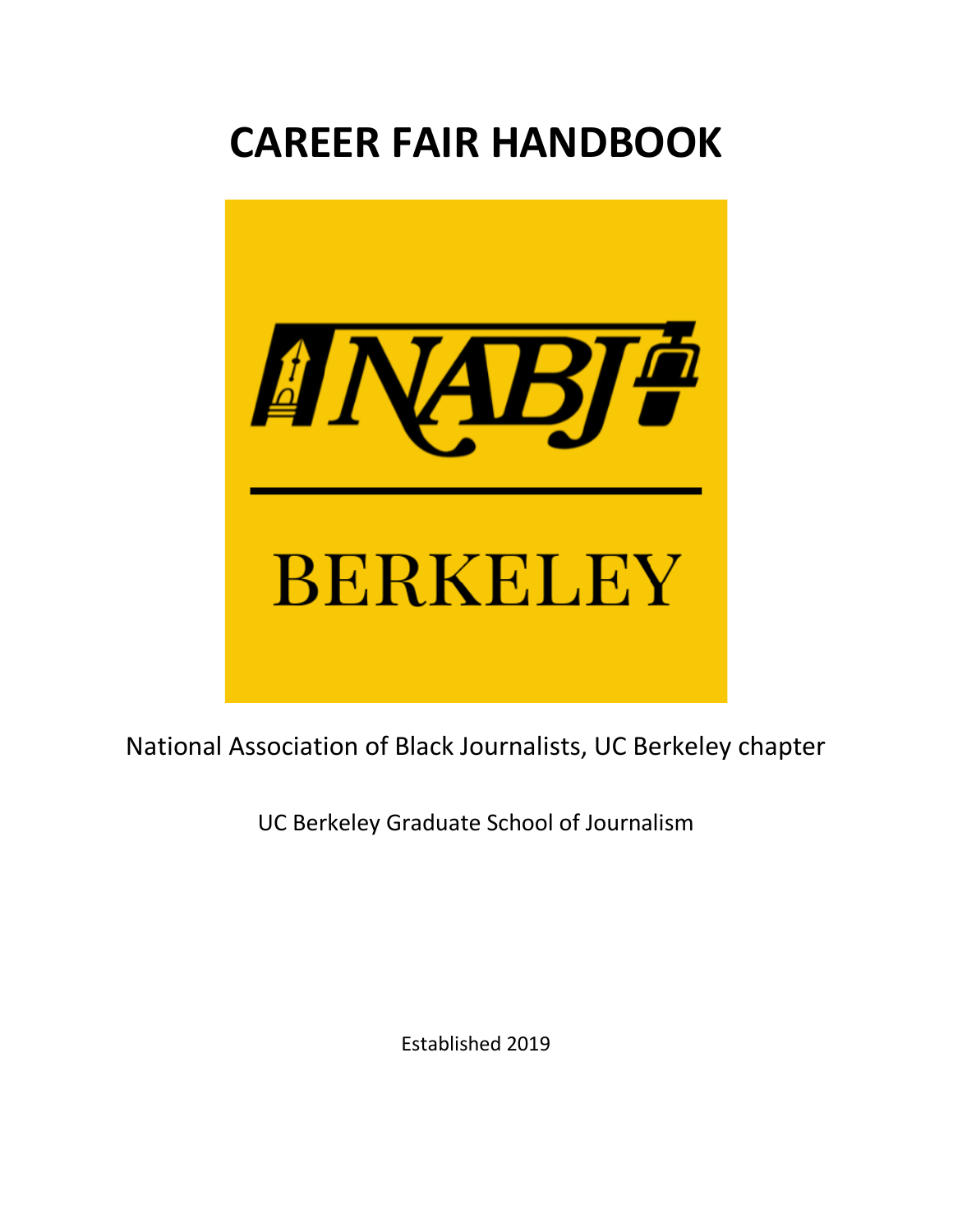#### **Table of Contents**

- I. Profile: first career fair
- II. Determining a date and venue
- III. Desired recruiters
- IV. Desired attendees
- V. Desired sponsors
- VI. Budget
- VII. Outreach
	- A. Recruiters
	- B. Attendees
	- C. Sponsors
- VIII. Catering
	- IX. Logistics
		- A. Registration
		- B. Social media and promotion
		- C. UCB Events Services
		- D. Parking
		- E. Maps and floor plans
		- F. Signage
		- G. Certificates of insurance
		- H. Name tags
		- I. Technical capabilities
		- J. Volunteers and check-in
	- X. Follow-up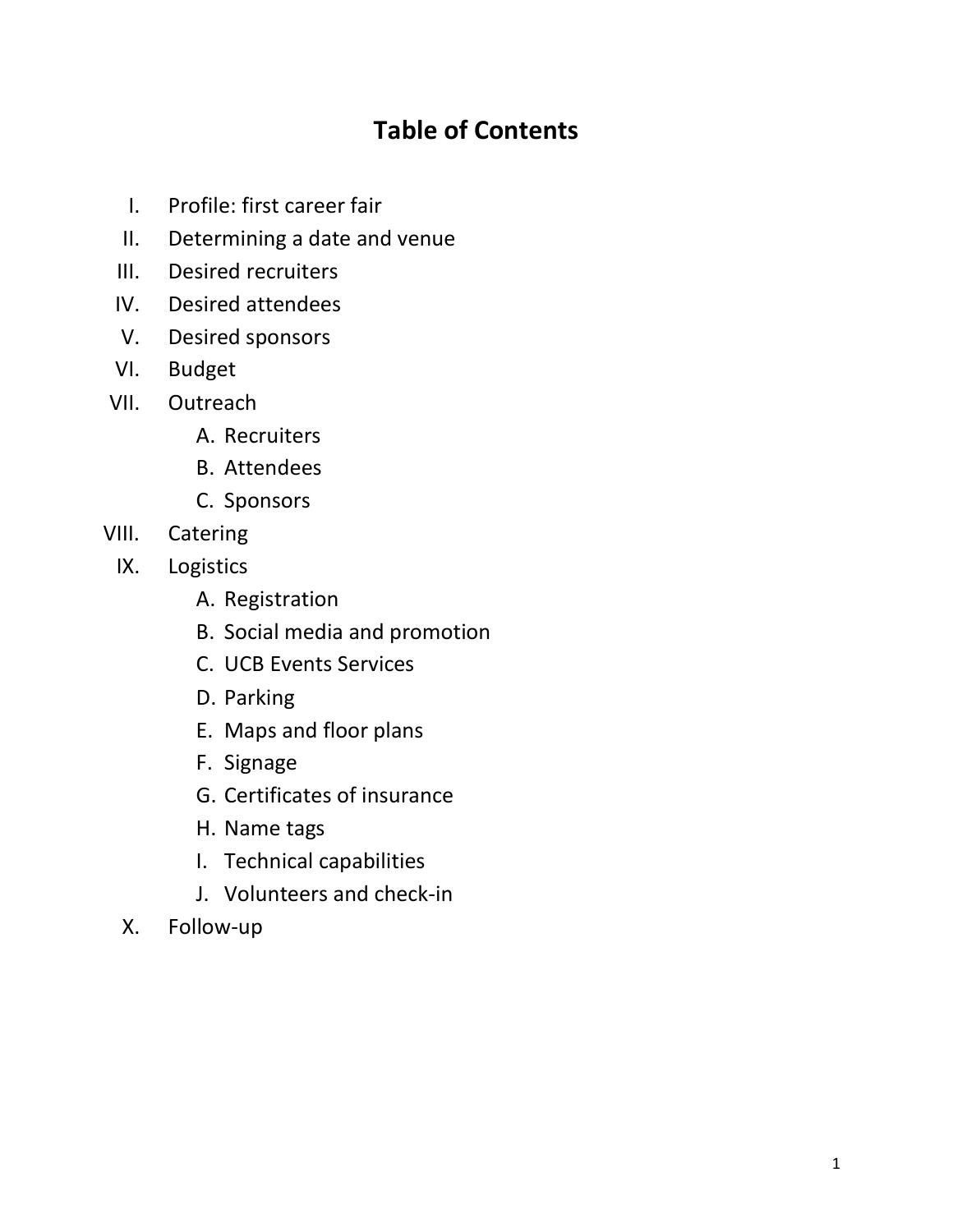# **I. First career fair**

Saturday, November 2, 2019 Noon to 5 p.m. Anna Head Alumnae Hall Berkeley, Calif.

By Bo Tefu and Carla Williams

*Sponsored by* Student Chapter NABJ with support from LEAD Center, ASUC Student Union **CalMatters** 

*Hashtags* #NABJUCB #MediaMayhem

*By the numbers* 217 registered attendees\*

24 outlets/recruiting organizations + NABJ

The first career fair consisted of booths for 24 media organizations (four of which shared two tables) to talk to attendees about their organizations and job opportunities. There was a mentoring area where professionals could critique resumes, portfolios, etc. and give career advice. Attendees, recruiters, and mentors checked in on arrival, and sandwiches, cookies, and assorted beverages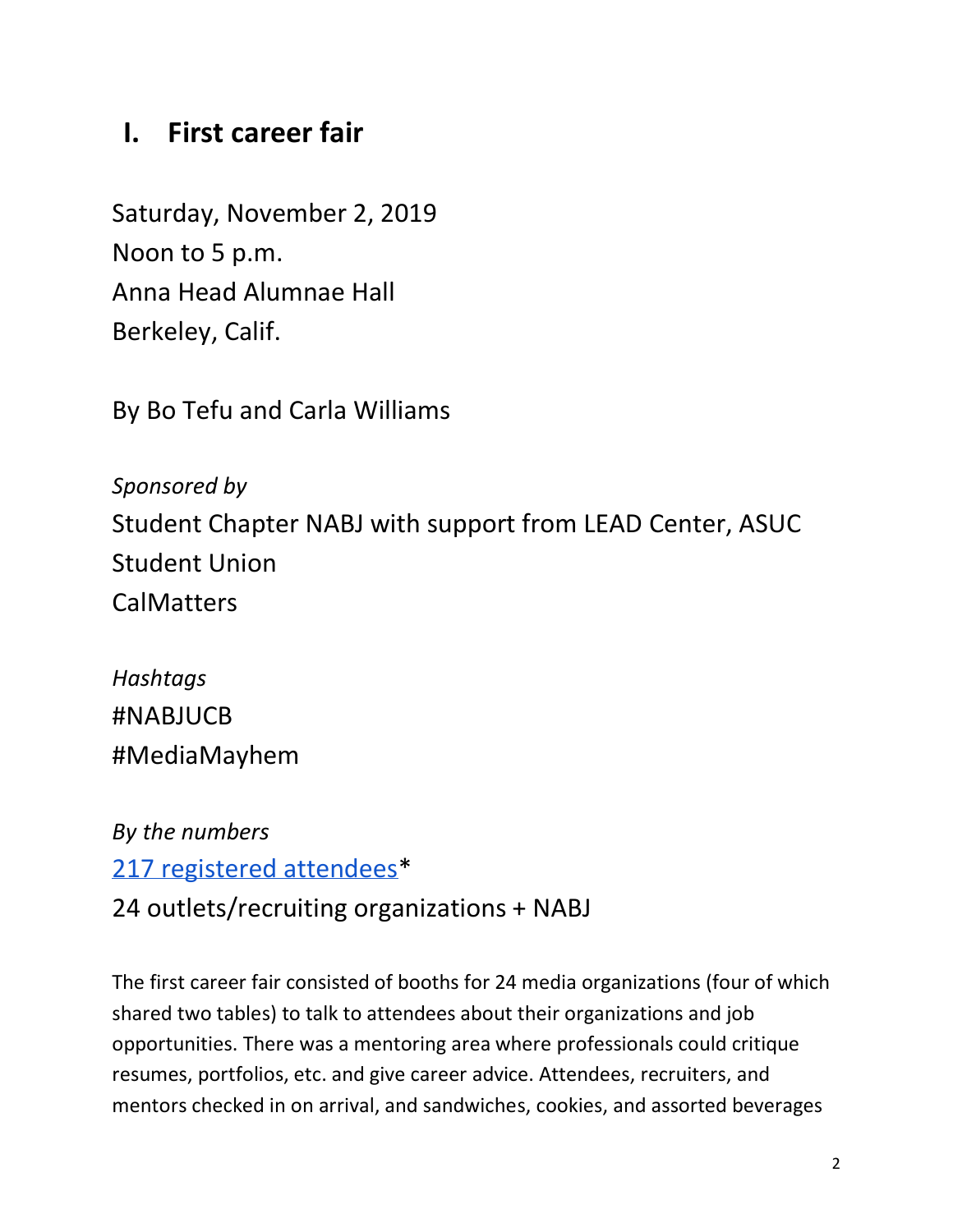were available, especially for recruiters and mentors. Terry Collins, freelance journalist and NABJ leader, was a sort of MC, making announcements as needed. J-School staff and students registered attendees, took photos and video, and posted on social media. Recruiters' feedback consistently included being impressed with not just how many people attended but how qualified those people were when they visited their booths.



\**number to be updated*

*Anna Head Alumnae Hall, 2019: EdSource and KCBS shared tables with CalMatters and California Magazine.*

#### **II. Determining a date and venue**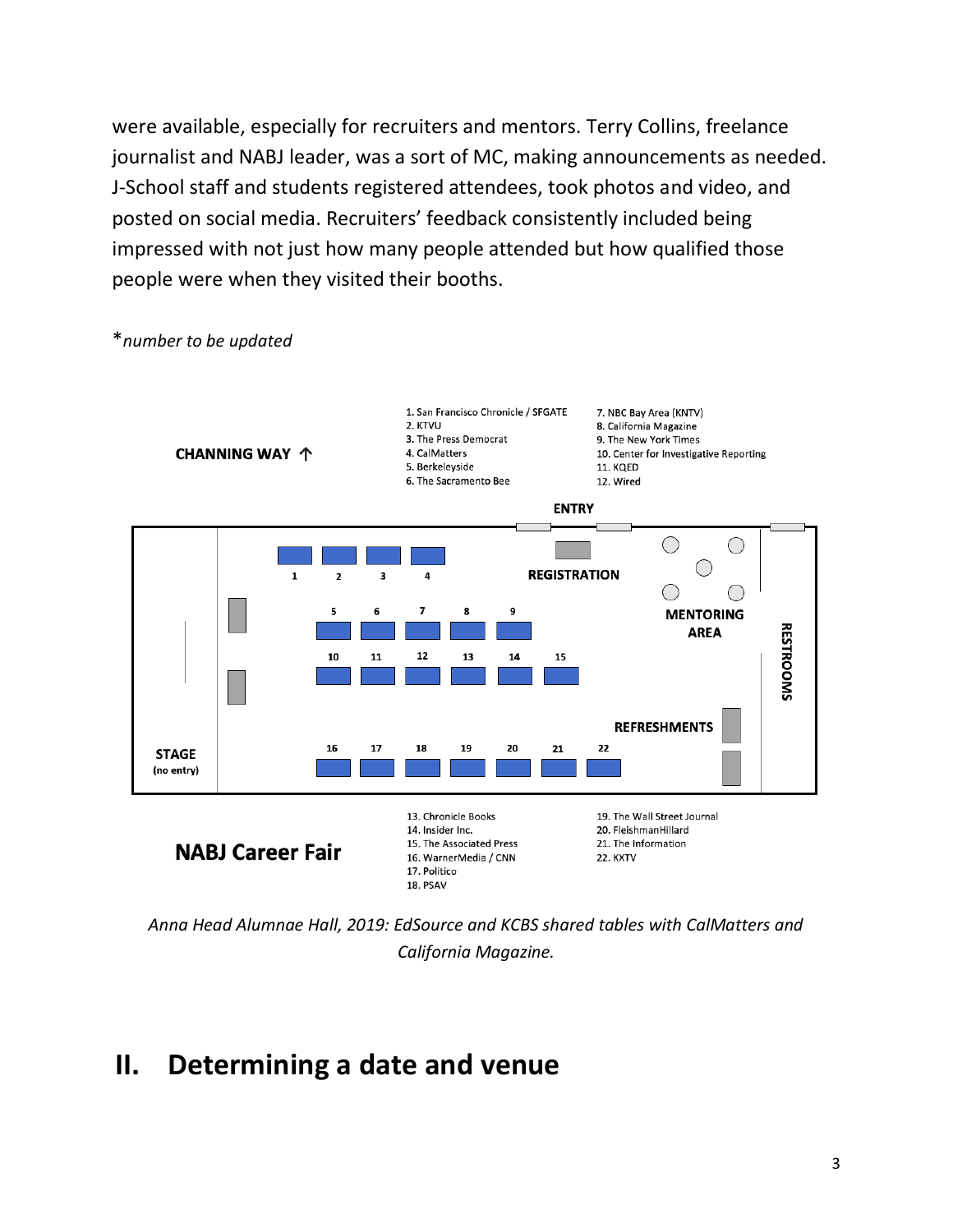Saturday is a logical choice for a fair since folks tend to be freest that day. November feels like as good a month as any, too, since first-year J-School students are looking for internships and second-year students are considering their post-graduation careers.

Hosting the fair anywhere near California Memorial Coliseum on a fall Saturday means contending with Cal's football schedule. The fair should land on a day when the Golden Bears are either playing away or have a bye-week. CalBears.com will have the team's schedule. For 2020, a likely insane Election Day should also be taken into consideration, given how 2016 affected folks—a buffer of a few days before and after could be worthwhile. Prominent November J-School events should also be taken into consideration.

Any date should be chosen several months in advance in order to secure a space, give plenty of time to work out a space's unique logistical needs, and give recruiters plenty of time to plan.

Overall, Anna Head Alumnae Hall worked well for the number of attendees in 2019: It was big enough to accommodate everyone yet small enough for an intimate atmosphere, had adequate lighting, plenty of tables and chairs, and was equipped for slideshows and audio. Berkeley's Events Services did a great job setting up its own furniture beforehand, and the space was free to rent if the order was placed by a registered student group. On the other hand, the preferred entryway was set back from the street, making it harder to find, and parking required a (relatively) complicated drive around several blocks as well as the prior retrieval of a permit.

North Gate Hall would, logistically, be a much easier location, but is likely too small given the number of recruiters and attendees we'd like to have. **One recommendation, though, is to consider opening up the Logan Multimedia Center (formerly the Library) to the courtyard and exploring whether that**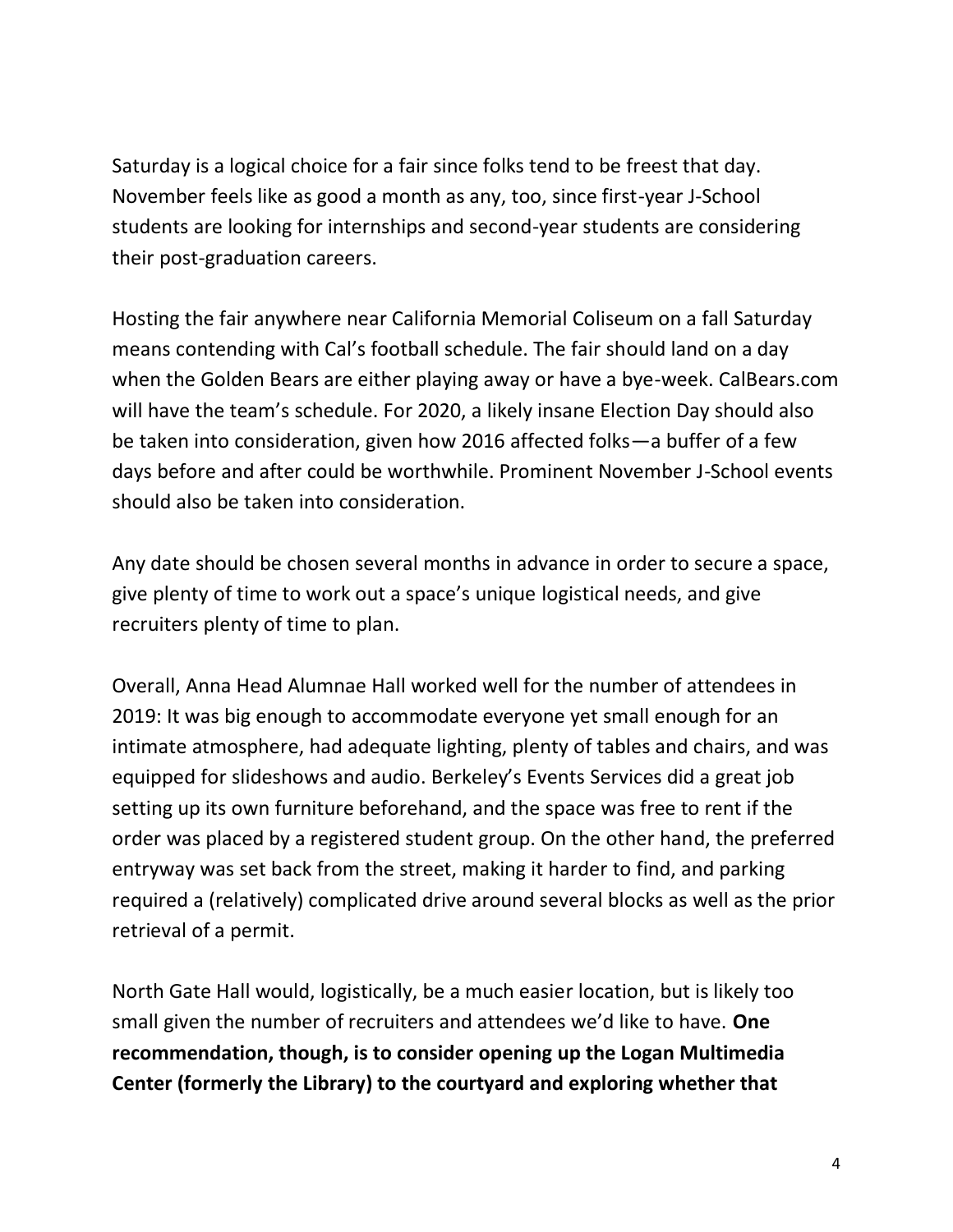**combined space is big enough to accommodate a fair.** A venue should also have an area next to it where recruiters can unload equipment and materials before the fair.

Any space should be secured several months in advance in order to address its unique logistical needs.

# **III. Desired recruiters**

The 2019 fair had representatives from the following organizations (listed here with their primary media and topics):

- NABJ
- EdSource (digital, writing, education)
- KCBS (radio, news)
- San Francisco Chronicle / SFGATE (print, digital, multimedia, news)
- KTVU (TV, news)
- The Press Democrat (print, North Bay news)
- CalMatters (digital, writing, policy news)
- Berkeleyside (digital, writing, local news)
- The Sacramento Bee (print, writing, regional/state news)
- NBC Bay Area (TV, news)
- California Magazine (print, UC Berkeley)
- The New York Times (print, national news)
- Reveal, from the Center for Investigative Reporting (investigative/radio)
- KQED (radio, news)
- Wired (print, tech/science)
- Chronicle Books (publishing, children)
- Insider Inc. (digital, writing, news)
- The Associated Press (writing, news)
- WarnerMedia / CNN (TV, national news)
- Politico (digital, writing, politics)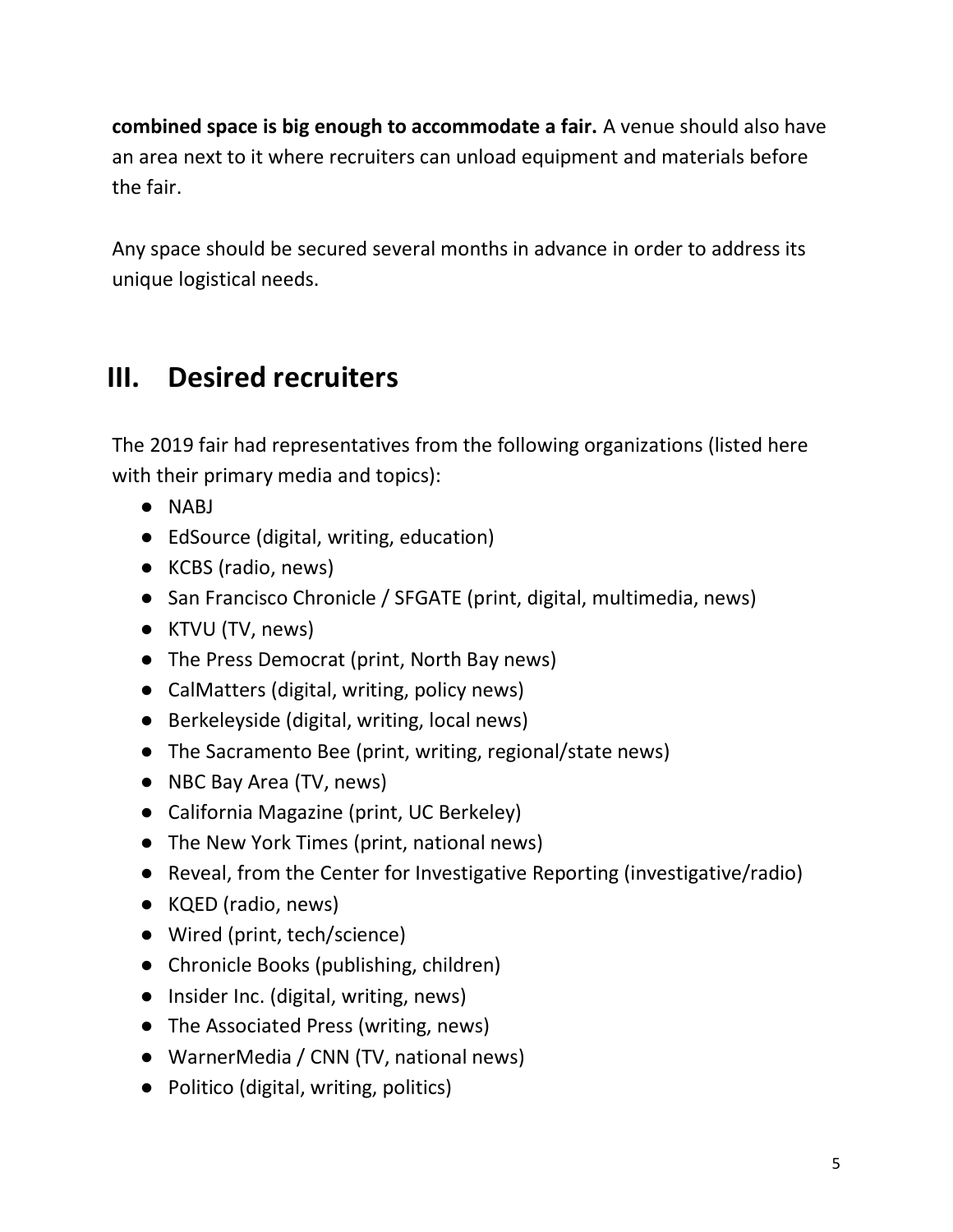- PSAV (event development/management)
- The Wall Street Journal (print, national news)
- FleishmanHillard (PR)
- The Information (digital, writing, tech)
- KXTV (TV, news)

The ideal career fair will feature a diverse array of organizations representing:

- Local, regional, and national outlets
- Hard news, specialized coverage, feature content
- Print/writing, audio, visual (photo, video, documentary, etc.)
- Non-journalism media

The number of recruiters will necessarily be constrained by the size of the event space, though a space that can accommodate at least 30 booths is ideal.

**A recommendation for 2020 is to reach out to all the above organizations, plus others who will help round those four points for having a diverse array of participants.**

Having multiple representatives from each outlet seemed helpful because they could both mentor and recruit, reach more attendees, and relieve each other in shifts during the long event.

# **IV. Desired attendees**

Most attendees in 2019 came from UC Berkeley, including the Graduate School of Journalism. Local community colleges had a very healthy turnout, too, many folks came from San Francisco universities, and the geographic range of attendees seemed to run from Napa to Santa Clara. While having people from even farther away would be good, this Bay Area-wide scope feels ideal.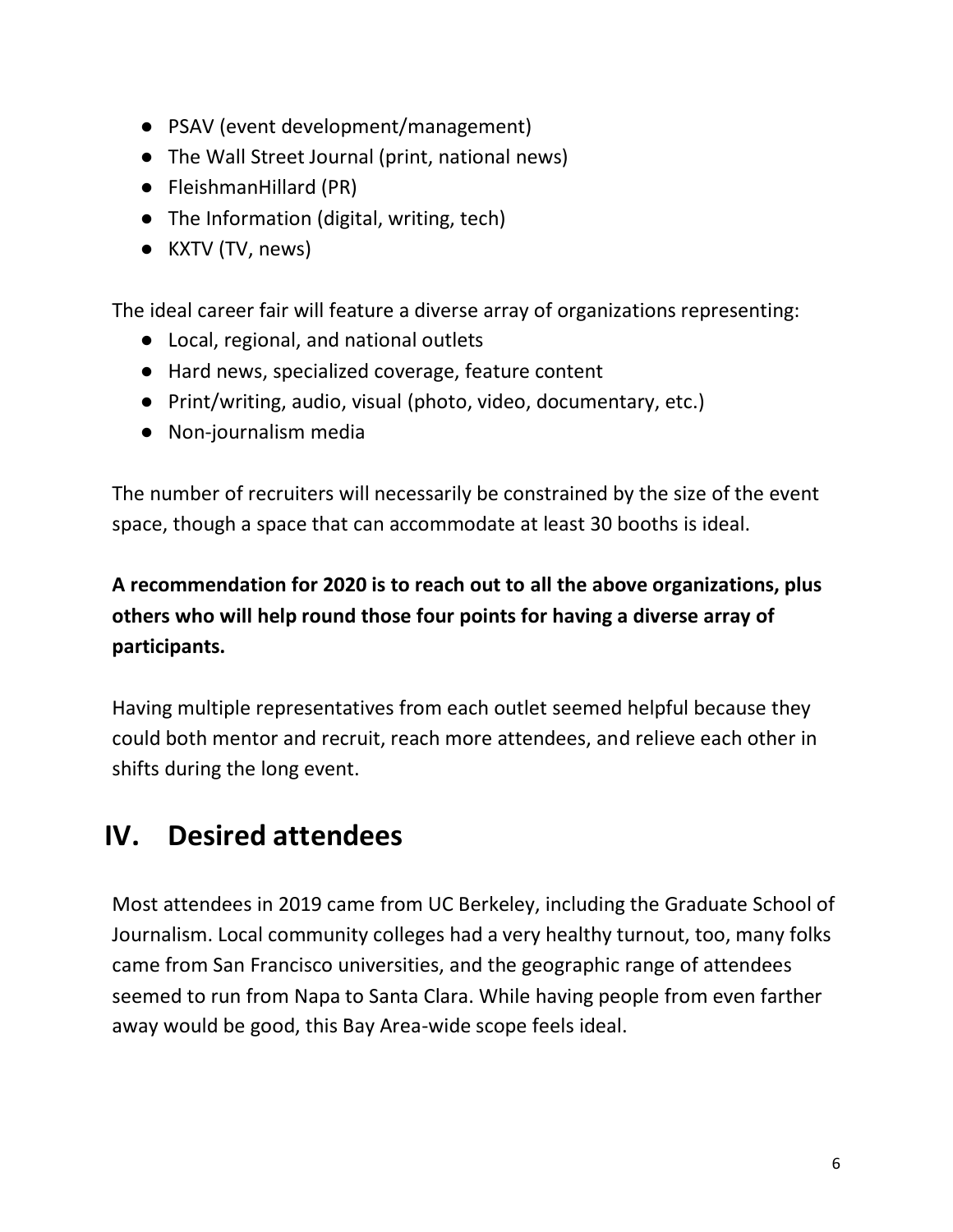The 2019 fair catered to community college students, undergraduate students, grad students, and early-career professionals—all studying/practicing journalism or with an interest in journalism or journalism-adjacent work. High schoolers weren't precluded, per se, but were not a target demographic. Journalism and media-related departments in Bay Area colleges were an important target.

While the event was put on by Berkeley's NABJ chapter, with an emphasis on Black students/young professionals and those of color, the event was open to everyone.

The 2019 goal was around 300 attendees, with the expectation that not all registrants would come but that some walk-ins would. With a longer, more organized outreach campaign, it should be expected that well over 300 people could be brought in next year.

**For 2020, this same, diverse group of students and young professionals should remain the target demographics.**

# **V. Desired sponsors**

CalMatters was an eager and enthusiastic sponsor in 2019, has authentic journalism cred, and would be wonderful to bring back. Berkeley's LEAD Center is a logical sponsor choice, too, as they have experience in student events.

Any sponsor should understand and appreciate the importance of media and journalism to a well-functioning society. More sponsors presumably means more money that can be spent on a nice venue or comprehensive catering.

# **VI. Budget**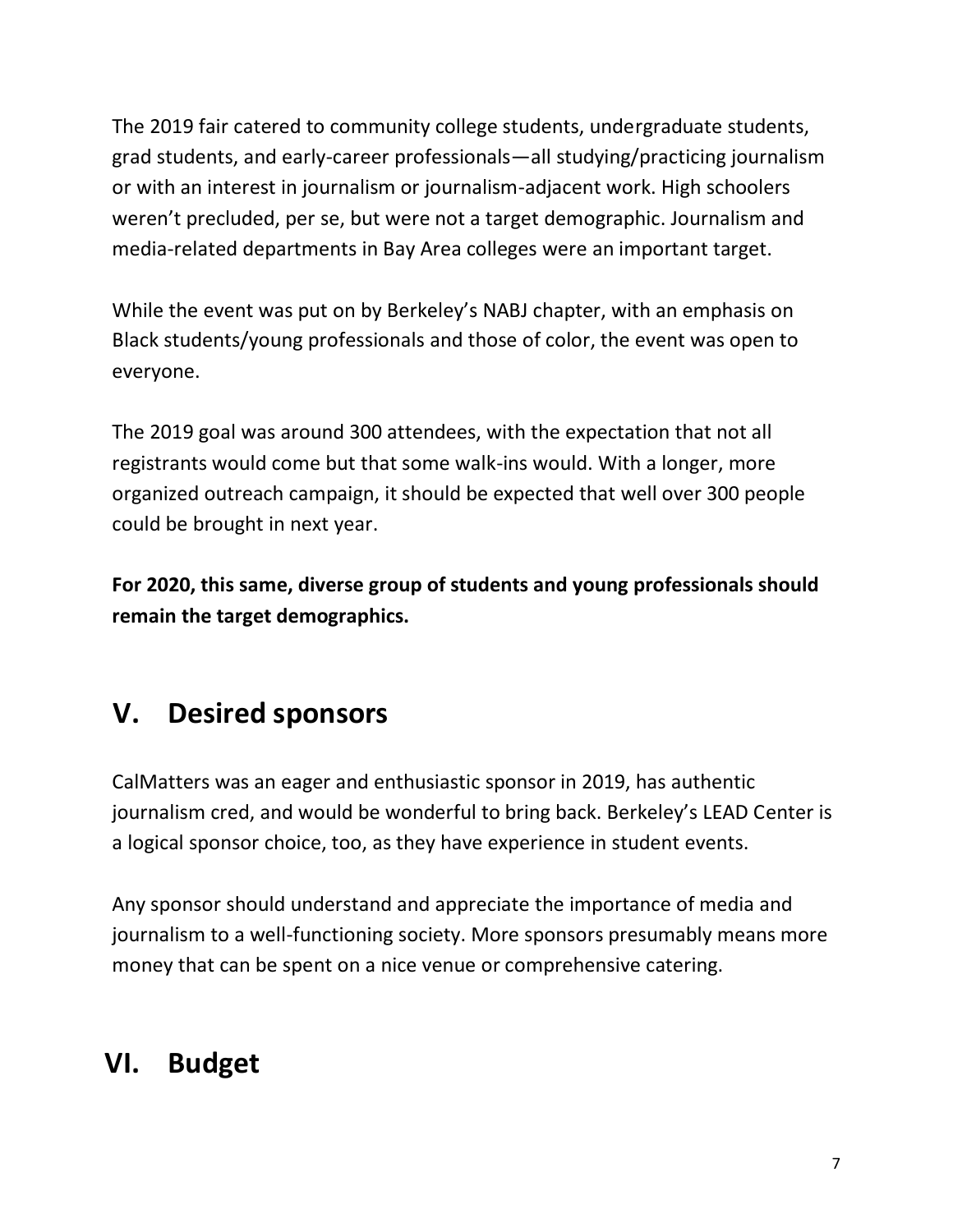See |||||||||||||||| for more details.

2019's budget centered on catering and landed around \$ . Parking passes were north of  $\oint$   $|$  total.  $|$  also gave a  $\oint$  grant, which was spent on advertising.

# **VII. Outreach**

#### **Recruiters**

Recruiters should be contacted early so that they have time to prepare, and should be made aware of how successful 2019's fair was. Outlets often have budgets and/or strategies dedicated to diversity, and that the fair is being put on by NABJ students should also be highlighted.

Especially with a long period of time between first contact and the actual event, semi-frequent reminders are important. More specific information can be included as the fair approaches:

- How to register
	- first couple of communications
- Who's expected to attend and sponsor
	- first couple of communications
- Which reps should come and how many
	- a couple of months out
- Certificates of insurance are needed for non-J-School, UC Berkeley venues
	- a month out
- What food and drinks will be provided
	- a month out
- Area map, directions, venue floor plan, parking information, relevant wildfire/power-outage forecasts, when to arrive, what to bring
	- a couple of weeks out, a week out, final reminder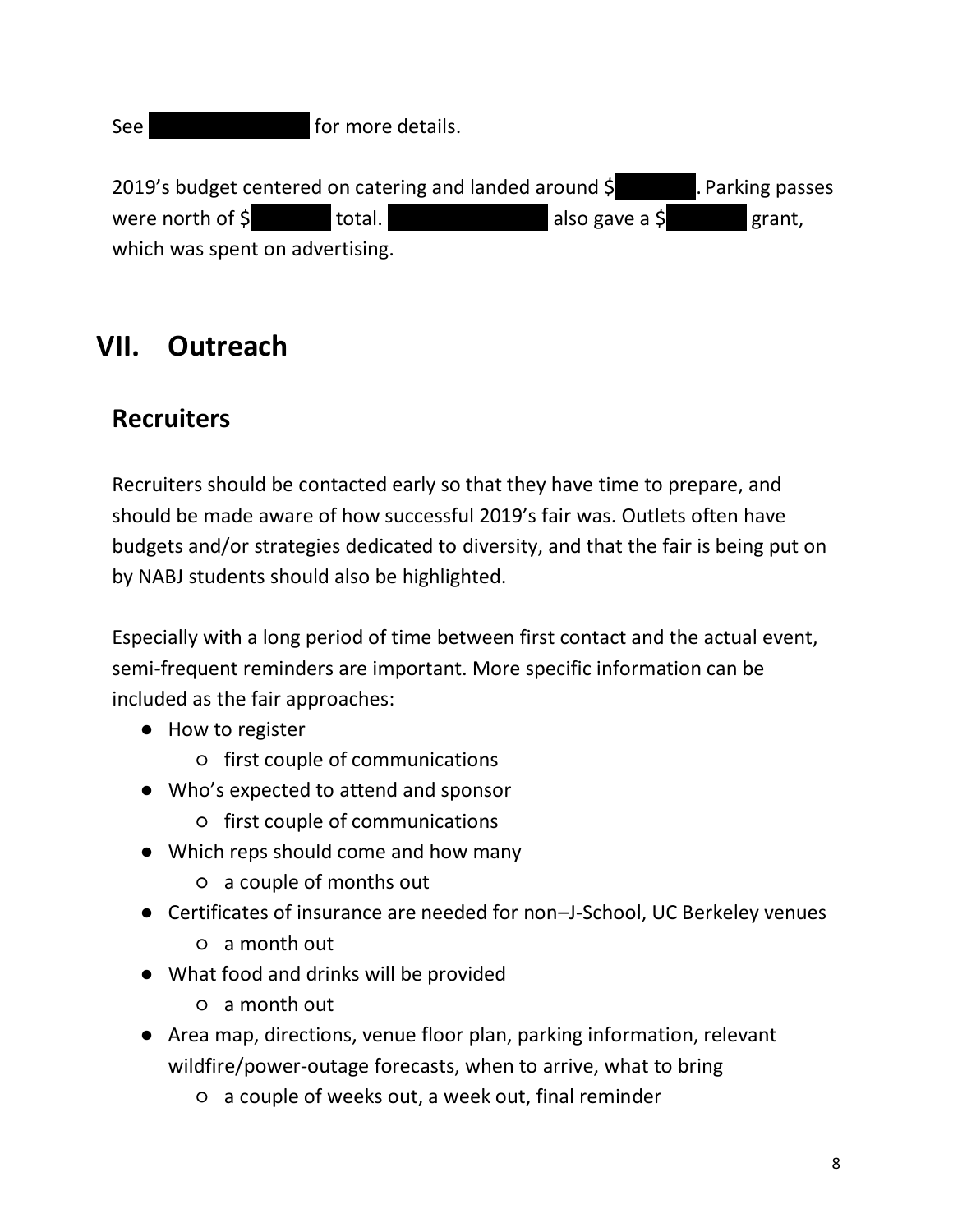#### **Attendees**

With enough time, all Bay Area community colleges and universities can be contacted—with special emphasis on undergrad and grad departments in journalism and media studies. Those departments' coordinators should have career-fair info sent out to their students a few times during the lead-up.

If feasible, in-person tabling on campuses would reach more people, and flyering and tabling around UC Berkeley should be done perhaps a few weeks out and then a couple of days out. Getting in touch with universities' dorm leaders especially at Cal—is important for getting the career fair in front of thousands of students.

At first, descriptions of the fair can be based on 2019 recruiters and turnout but with the selected venue and date and instructions on how to register. Later communication can be more specific about who will be there and continue to include the where, when, and how.

Registered attendees should receive sporadic reminder emails with descriptions of the event and how to prepare. With a week or two to go, including a couple of days before, registered attendees should receive an area map, directions, venue floor plan, and relevant wildfire/power-outage forecasts.

Current J-Schoolers and the previous two classes should also be encouraged to attend.

#### **Sponsors**

Sponsors should be contacted no later than recruiters and told how successful the 2019 fair was, reminded that 2020 is a great opportunity to get their name in front of hundreds of promising students and professionals, and told that they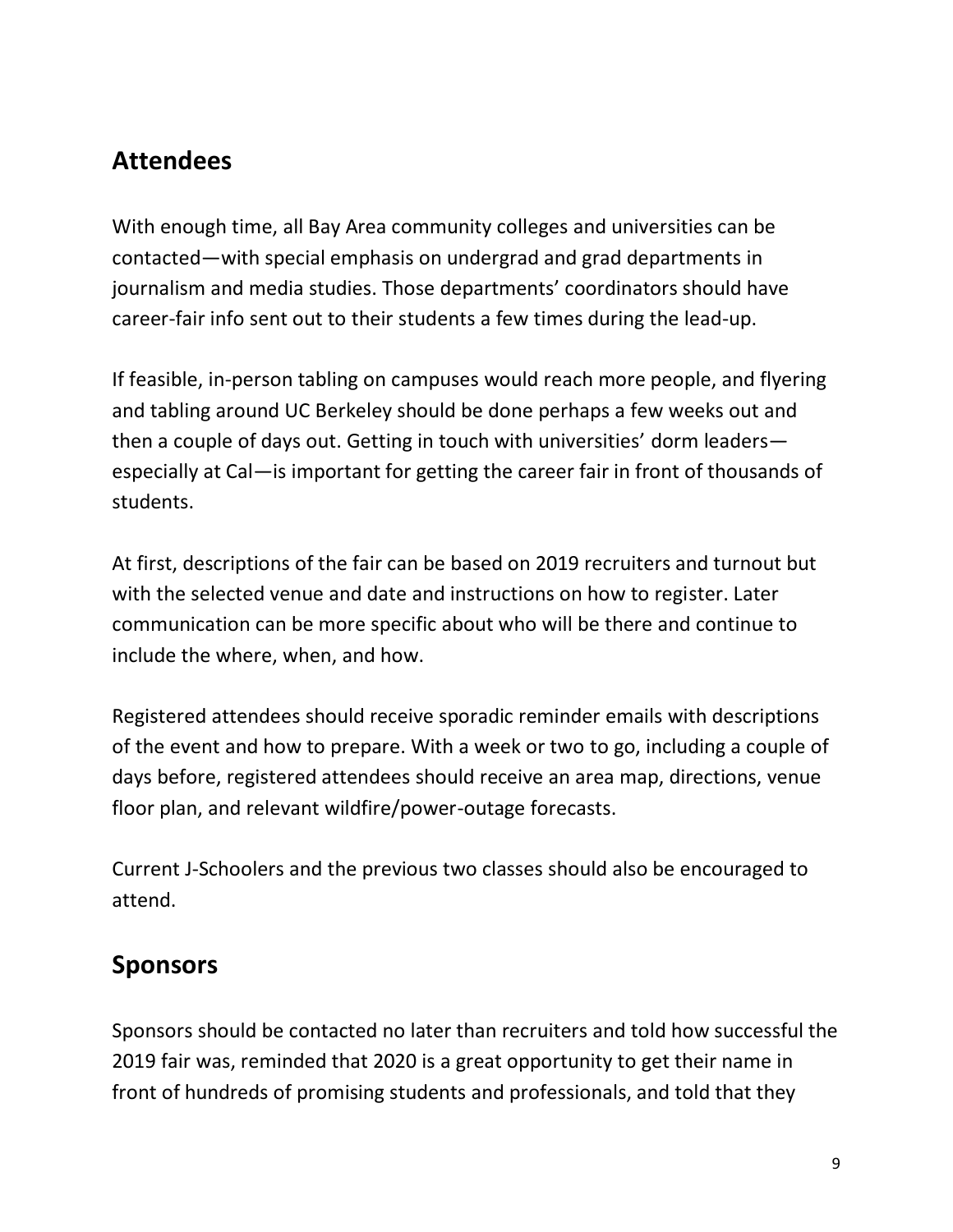should have an understanding of and appreciation for the role of journalism in society.

Sponsors should be given an idea of how their brand will be presented at the event based on what support they provide and be updated with which recruiters and how many attendees are expected.

## **VIII. Catering**

Berkeley's Tivoli Caffe, which handles the catering of many UC events, especially athletics, served coffee, tea, water, lemonade, turkey sandwiches, veggies sandwiches, and cookies in 2019. They did a quick, clean, and efficient set-up and clean-up that included napkins and tea/coffee accoutrements (sans, for some reason, stir sticks and plates). They were eager to help the J-School and NABJ again in the future.

**Recommendation: Depending on the budget, several beverage types and a nice lunch (sandwiches, wraps, etc.) should be available for all recruiters, mentors, and volunteers, and a light snack (cookies, fruit, etc.) along with beverages should be available for all attendees.**

# **IX. Logistics**

Having one person handle all of these logistical issues (except, perhaps social media and promotion) will make things much easier. A Career Services staff member is probably ideal, so NABJ leaders can focus on their studies and on participating in the fair.

## **Registration**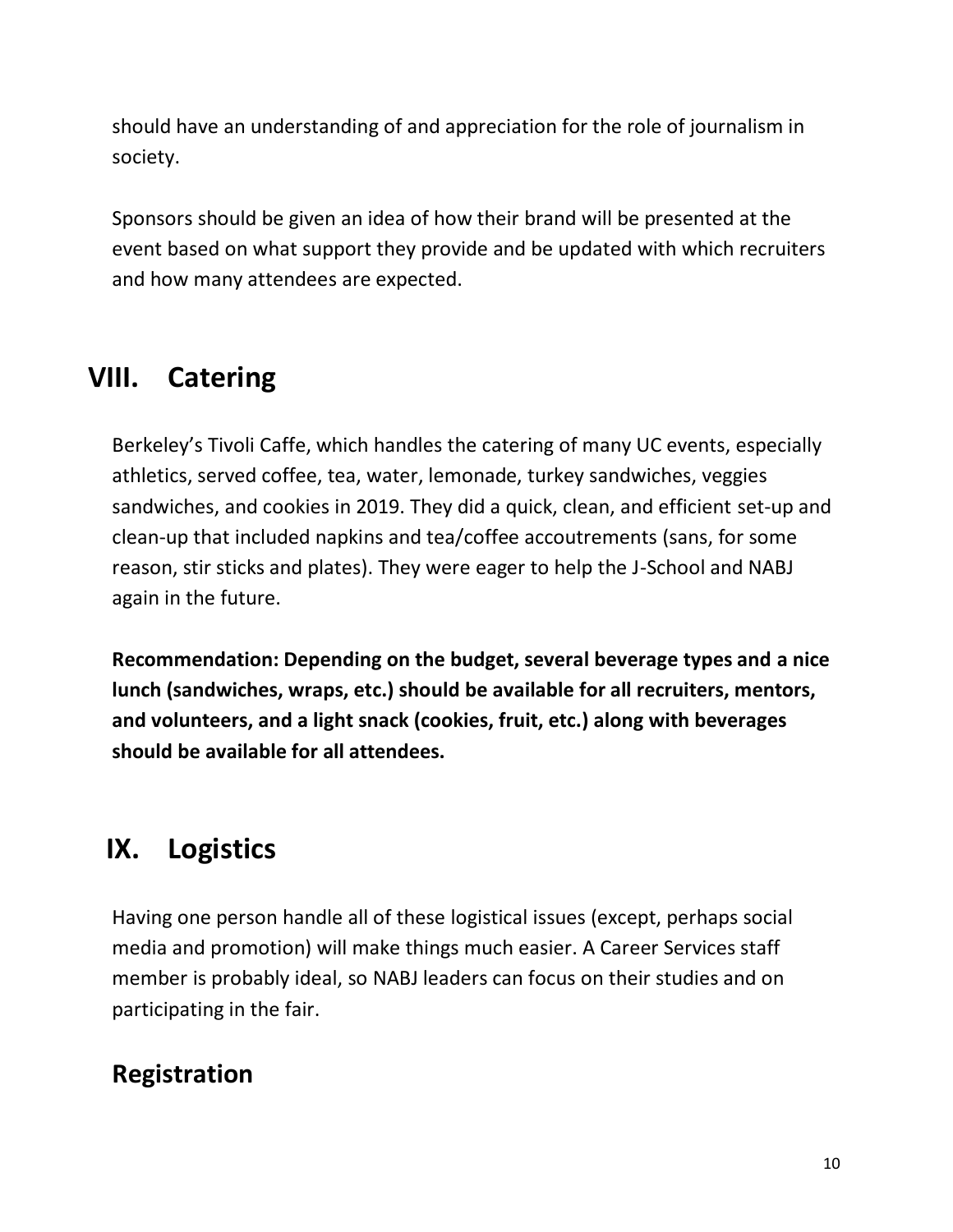seemed to work really well as a registration tool, which was accessed on the J-School website. The same was essential and extremely helpful to maintaining and organizing  $|$  ; the one downside is he was the only person with the access to make changes to the lists, changes to the registration forms, putting the info into usable spreadsheets, and scheduling automated emails. If that remains the case in 2020, we should make sure to give him plenty of time to make the tweaks and changes we need.

All the basic, important information for attendees and recruiters was listed on a [clean, clear event page on the J-School website,](https://journalism.berkeley.edu/national-association-of-black-journalists-at-uc-berkeley-career-fair-saturday-november-2/) which included the registration link. **Information to collect from attendees should include:**

- **First and last name**
- **Email**
- **School or media organization**

**Information to collect from recruiters and mentors:**

- **First and last name of all reps who are coming**
- **Their email(s)**
- **Media outlet**
- **Will you have someone there willing to mentor, too?**

If possible, recruiters and mentors should be able to go back and change their answers. (For example, they might want to add another person to their booth.)

An important change for next year will be to clarify the registration categories. For 2019, they were simply "Professional" and "Student," and clicking a small link next to each gave a short, vague description of the categories that didn't present the full scope of who should register in each category and that many registrants likely missed. A number of folks had to be manually re-registered from one category to another. **For 2020, the categories could be called "Recruiter/Mentor" and "Attendee," accompanied by short descriptions that** 

**don't require an extra click to see—something like…**

● **"Representatives from media outlets who will talk to attendees about their organization and its opportunities; any media professional who can**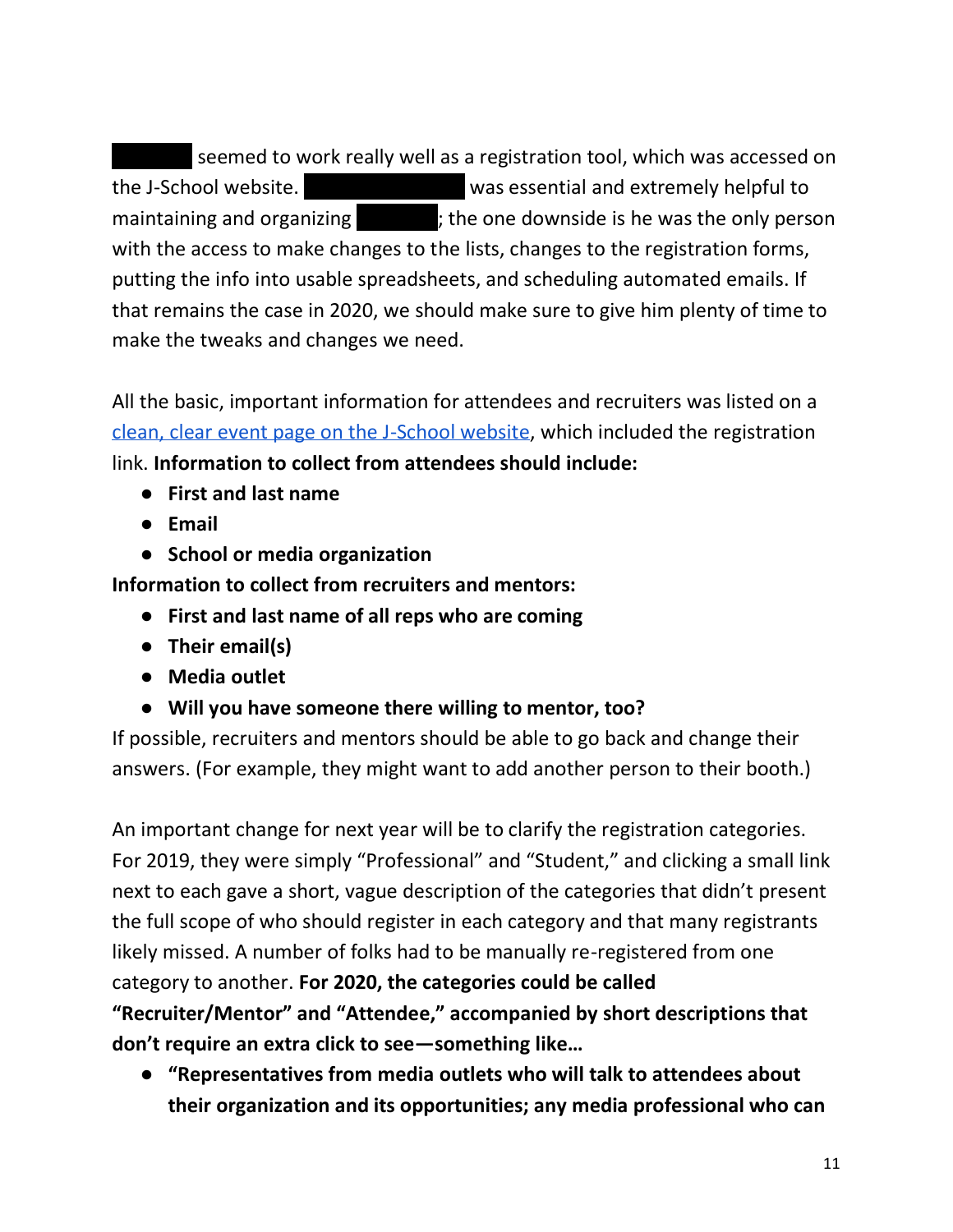**offer advice to and mentor attendees about resumes, portfolios, the industry, etc.; folks who can do both of the above."**

● **"Students and early-career professionals looking to learn about media outlets, find opportunities, network, and receive mentoring and advice."**

All recruiters, mentors, and attendees should be strongly encouraged to register so that they receive all the proper information, reminder emails, and follow-up emails. Incorporating last-minute recruiters—getting them up to speed, finding them a table, etc.—required a fair amount of extra work, and **registration for recruiters should be closed several days before the fair.** (Recruiter-facing outreach can note such a deadline, but registration should remain open to attendees through the end of the fair.)

#### **Social media and promotion**

As soon as registration is live and outreach starts, the J-School, Career Services, Berkeley NABJ, and even NABJ Region IV and BABJA should promote the fair every so often on the social media each uses. J-School students should be made aware of it in advance, and it can be included in the J-Digest. Outlets that will be represented at the fair should also be encouraged to promote it.

#### **UCB Event Services**

Any UC Berkeley venue outside North Gate Hall will require the help of campus' Event Services, who determine a venue's reservation and how much it'll cost, work with a caterer, coordinate parking passes, set up furniture, and require certificates of insurance. In 2019, our contact was  $\qquad \qquad$ , who was very organized, helpful, and responsive. Event Services should be kept in the loop about logistical matters throughout the process.

# **Parking**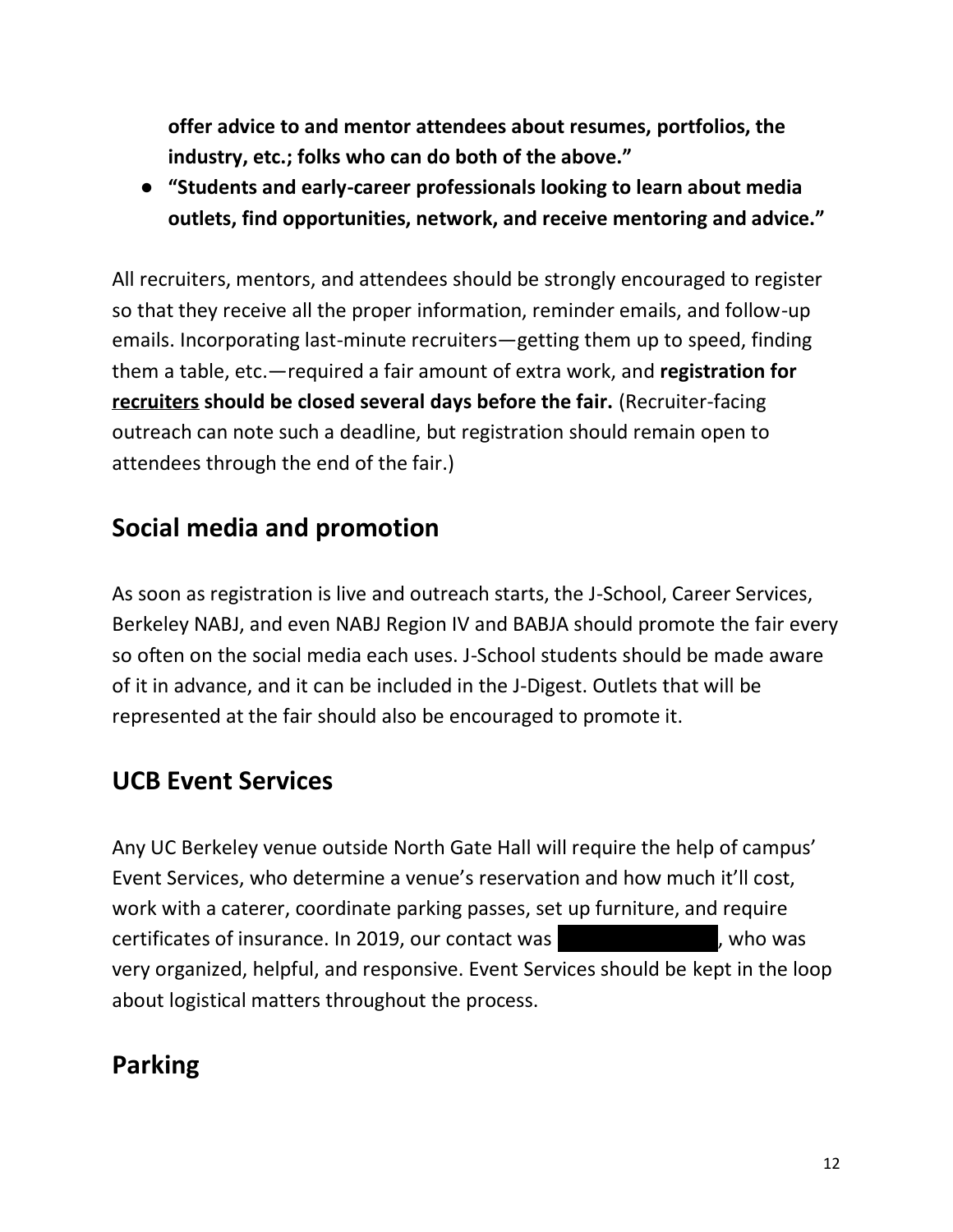Once the venue is settled, a nearby parking structure (or other type of place) should be identified for *recruiters and mentors*. Event Services will handle parking passes and charge us for them. In 2019, we ordered spots in the Underhill lot, but used only **interprettive in the other interprettive were non**refundable). Those who used them stopped by a "loading dock" area adjacent to Anna Head Alumnae Hall in the hour or two before the fair, picked them up from fair staff, drove to the lot, and parked in a designated spot with the pass face-up on the dash.

Many recruiters will bring large or heavy equipment and materials and will need a place next to the venue where they can temporarily park and unload before properly parking in the designated area.

#### **Maps and floor plans**

Having a map of the fair's neighborhood is extremely helpful given Berkeley's hectic roads and one-way streets. A map should identify the venue, parking, highlight relevant roads, and explicitly point out where to drive in any confusing neighborhoods or where to walk if the venue entrance isn't easy to find. The 2019 map is below.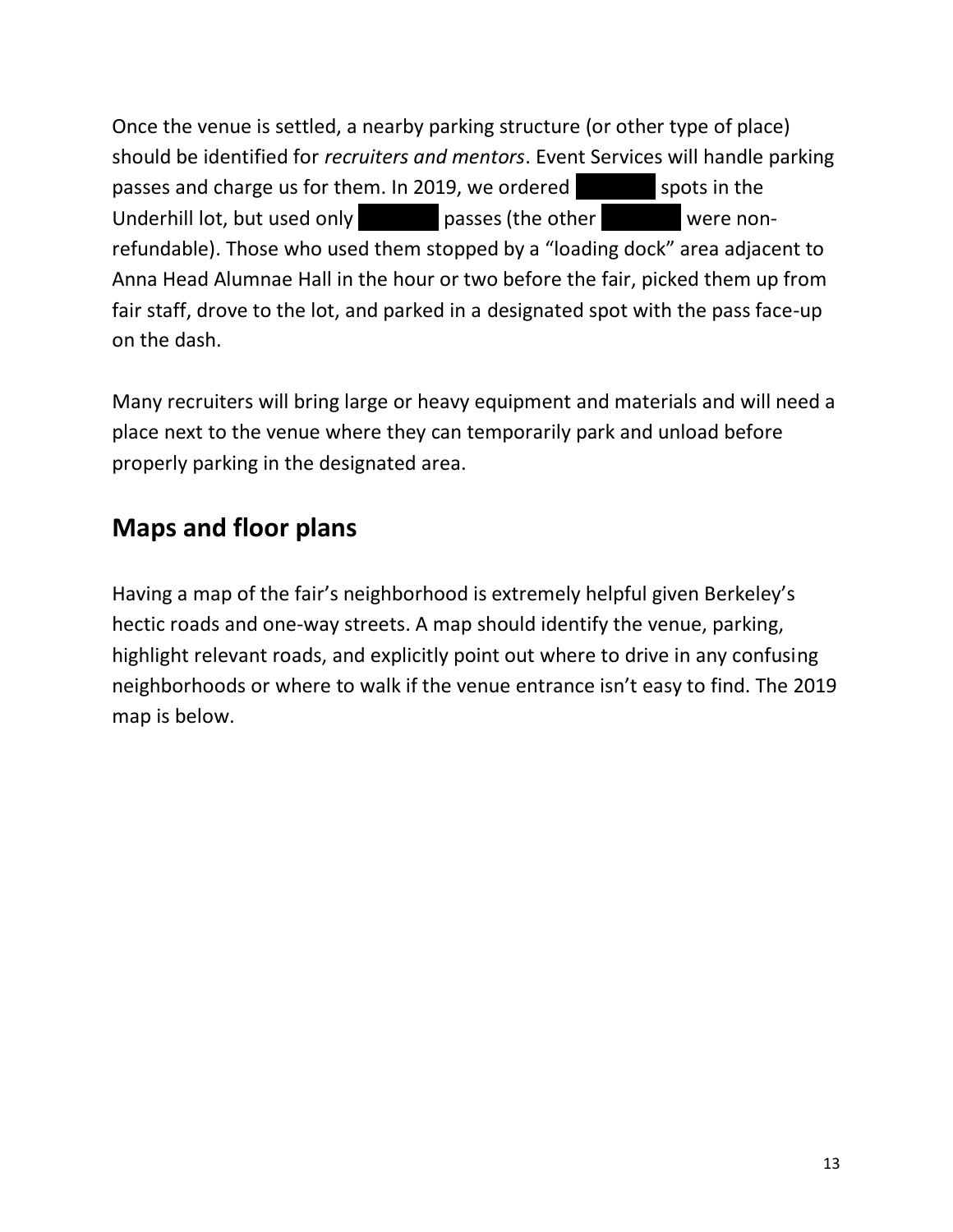

A floor plan is also essential for organizing the venue, understanding how much room we'll have for recruiters, and knowing how much furniture is needed. If working with Events Services, this may have to be drawn up with their input. (See last year's in section I.) It should include all the necessary tables (including registration, refreshments, and mentoring), have each organization assigned to a booth, and be oriented in some way (i.e., "Channing Way ↑"). It might have to be finalized only in the days before the event, when the number of recruiters has been set.

Both the map and the floor plan should be sent to recruiters, mentors, and attendees as the fair nears.

## **Signage**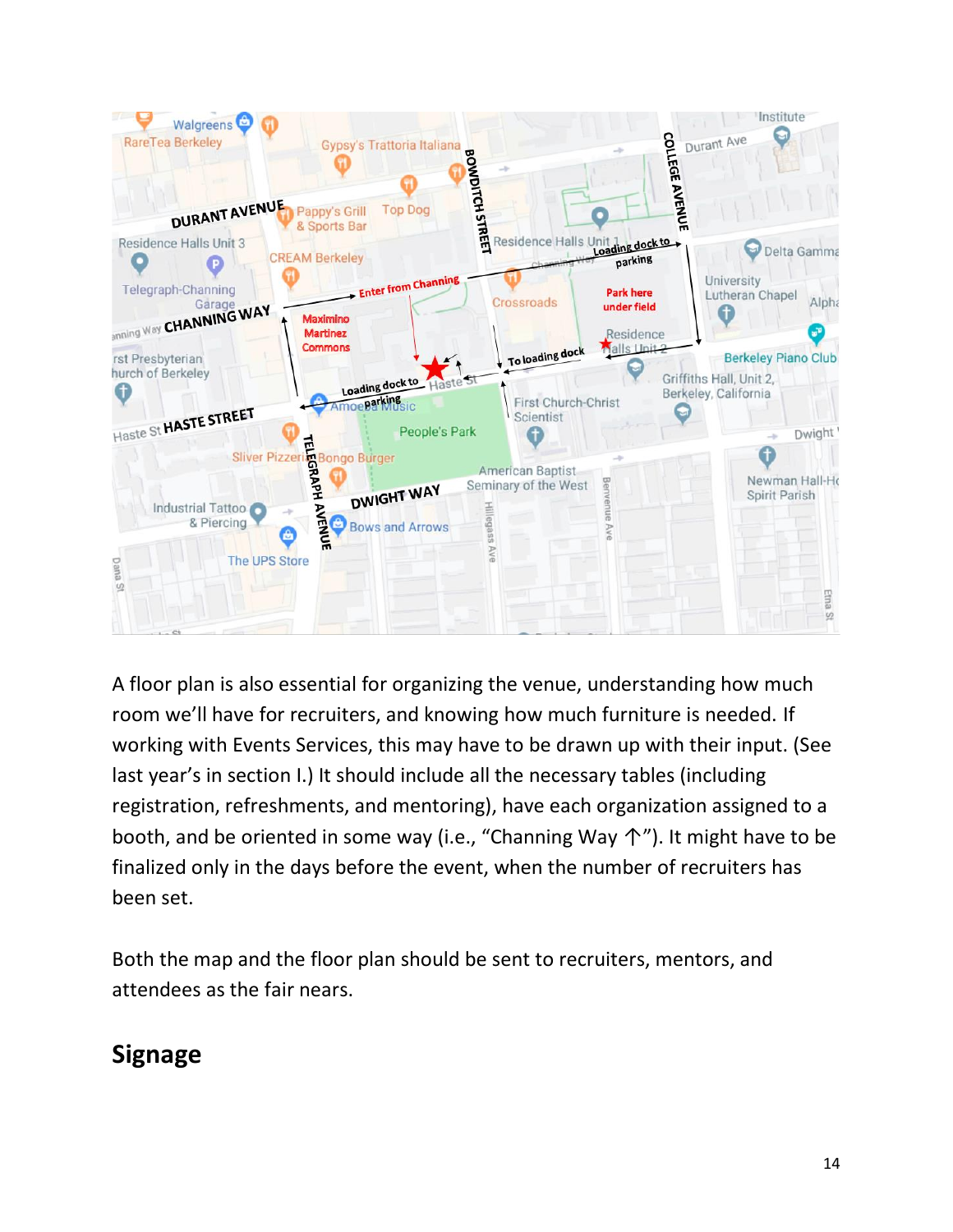Signage depends on how easy it is to find the venue. Anna Head Alumnae Hall was difficult to find, so we had plenty of directional arrows (labeled "Career Fair") taped around the vicinity and 11x17 promotional posters on sandwich boards around the vicinity (sometimes combined with directional arrows), including in the "loading dock" area. Signs should be clear from the street and from all directions folks might come from.

Any entrance to the building that looks intuitive but *shouldn't* be used should feature a sign saying "no entry" and a note on where to actually enter. Bathrooms that aren't gender-neutral that should have their own signs noting that. Blown-up floor plans can also be posted around the venue, but aren't necessary, and **a good idea for 2020 is a large sign in the mentoring area pointing it out as such**.

Each recruiter's booth should also have a "table tent" sign that has the name of the organization on it. Those can be made in InDesign, based on an existing J-School template.



The general promo poster is below.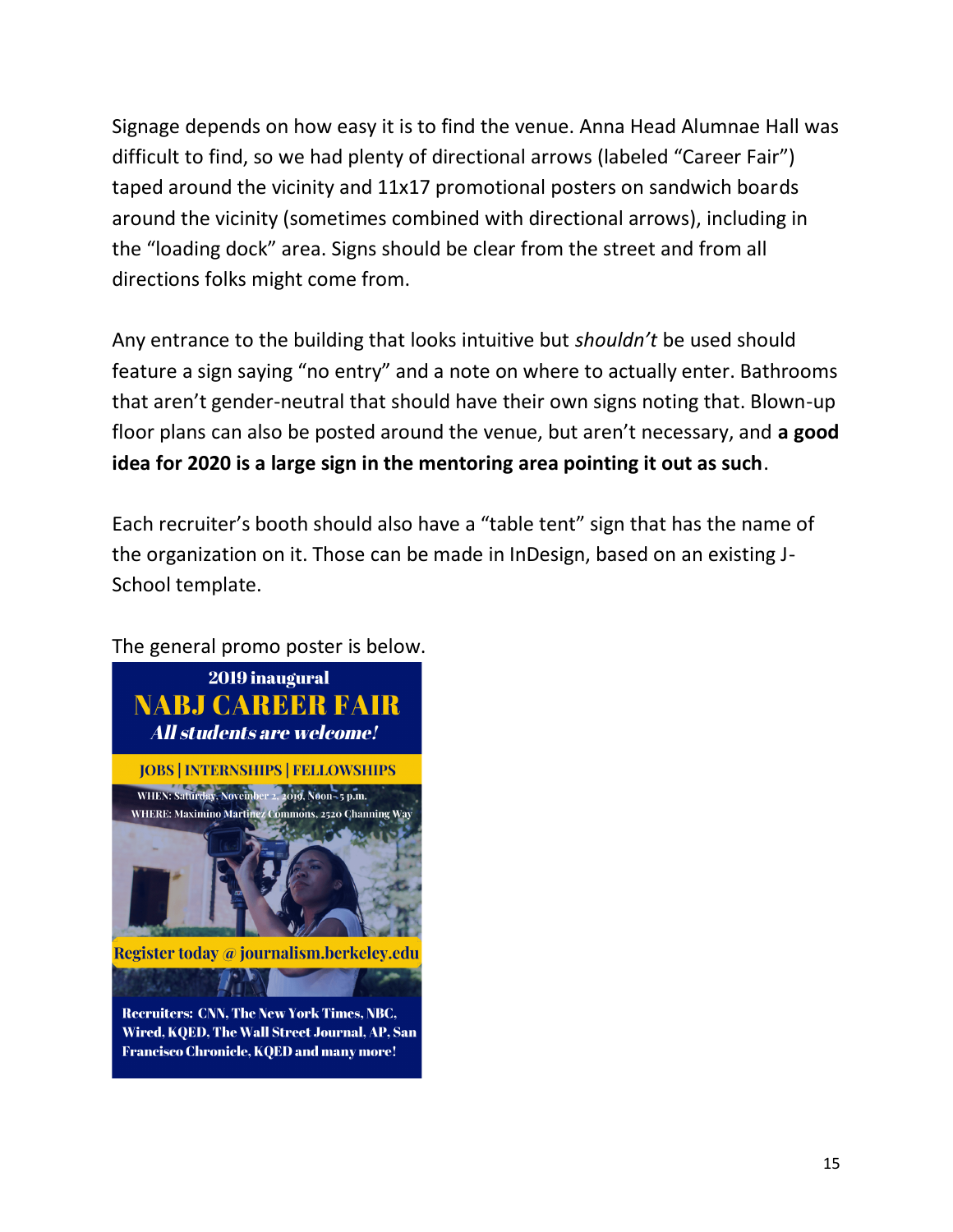#### **Certificates of insurance**

Event Services, if they're involved, will require "certificates of insurance" from any outside organization that represents itself on campus. Apparently, media outlets have someone who knows what this is and can provide it. The logistics person should collect them and **provide them to their Event Services rep at least a week before the fair**—so jump on this early.

#### Per UCB's Risk Services:

*A Certificate of Insurance is a document from an insurer confirming that you have insurance coverage. The Certificate lists what kinds of insurance you have, how much insurance you have, and the date your insurance coverage expires.*

*In accordance with [Regents' Business & Finance Bulletin BUS-63,](http://policy.ucop.edu/doc/3520339) Certificates of Insurance are required from all contractors and external users of University space.* 

*If you are a campus department and need a Certificate of Insurance to conduct a University activity, please send a copy of the executed contract requiring the Certificate to our office at risk@berkeley.edu.*

The COI should additionally insure UC Regents (located at 2465 Bancroft Way, Berkeley CA 94720) and is also required of the registered student org putting on the event—in this case, Berkeley NABJ.

It's likely that an event at North Gate Hall that doesn't require Event Services' help will still require COIs, but accountability in this case probably doesn't exist unless some disaster befalls either North Gate or a recruiter during the event.

#### **Name tags**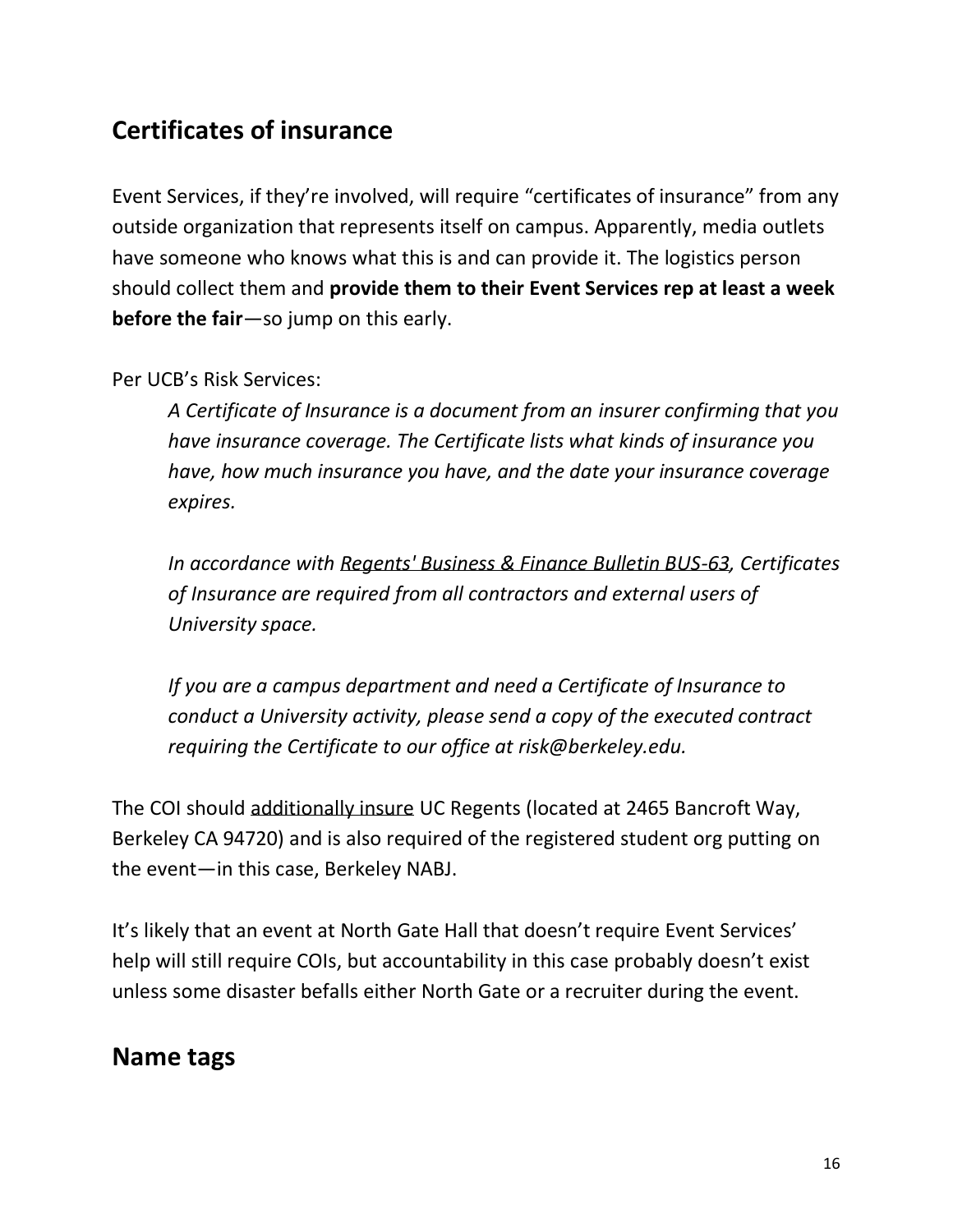In 2019, all the names of registered attendees, registered recruiters/mentors (along with their outlet name), and all J-School volunteers (along with "UC Berkeley Graduate School of Journalism") were printed onto adhesive name tags that folks picked up when they checked-in on arrival. That means all attendees who registered after the tags were printed (or who registered on arrival) had to write their own names on blank name tags when they arrived.

A more expensive but more professional option is to print these same name tags onto sturdy, non-adhesive paper that are slipped into fitted plastic coverings that can be clipped or pinned onto folks' clothing.

#### **Technical capabilities**

The venue should be equipped with some form of projector and screen for a simple, repeating slide show (if that's desired) as well as a microphone for announcements. A J-School laptop was used for the slide show, and last year's slides are below.

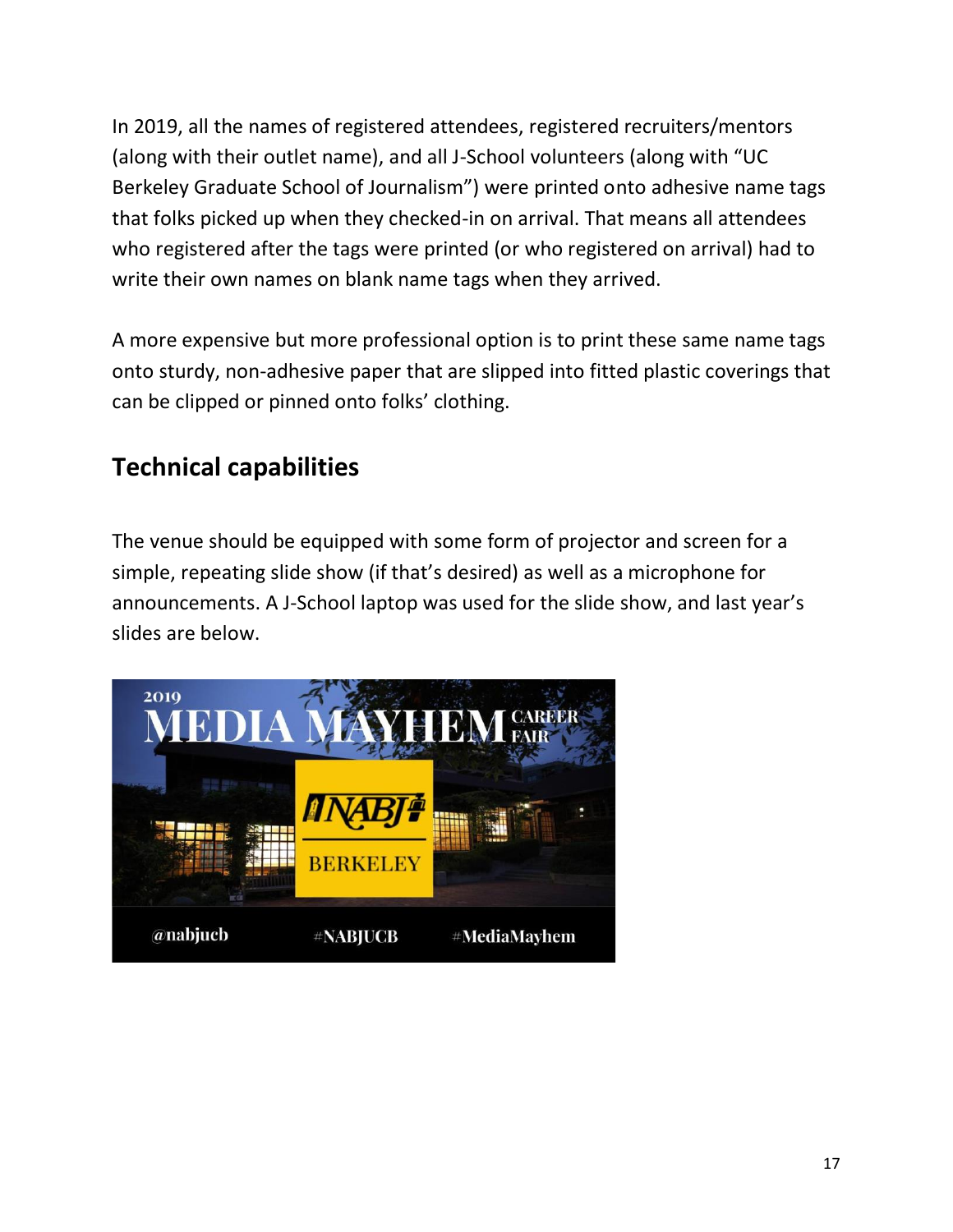

All recruiters should have at least one electrical outlet just for them, which may necessitate extension cords. All technical systems should be tested in the hours before the fair starts.

#### **Volunteers and check-in**

For the 2019 fair, we needed folks to check-in/register people as they arrive, livepromote the event, take video and photos, touch base with recruiters every so often, guide attendees and mentors to the mentoring area, and be on the lookout for problems (i.e., running out of water, the projector goes off, etc.) Last year's staff included Joanne, Marlena, Terry, Sam, an undergrad assistant, and a number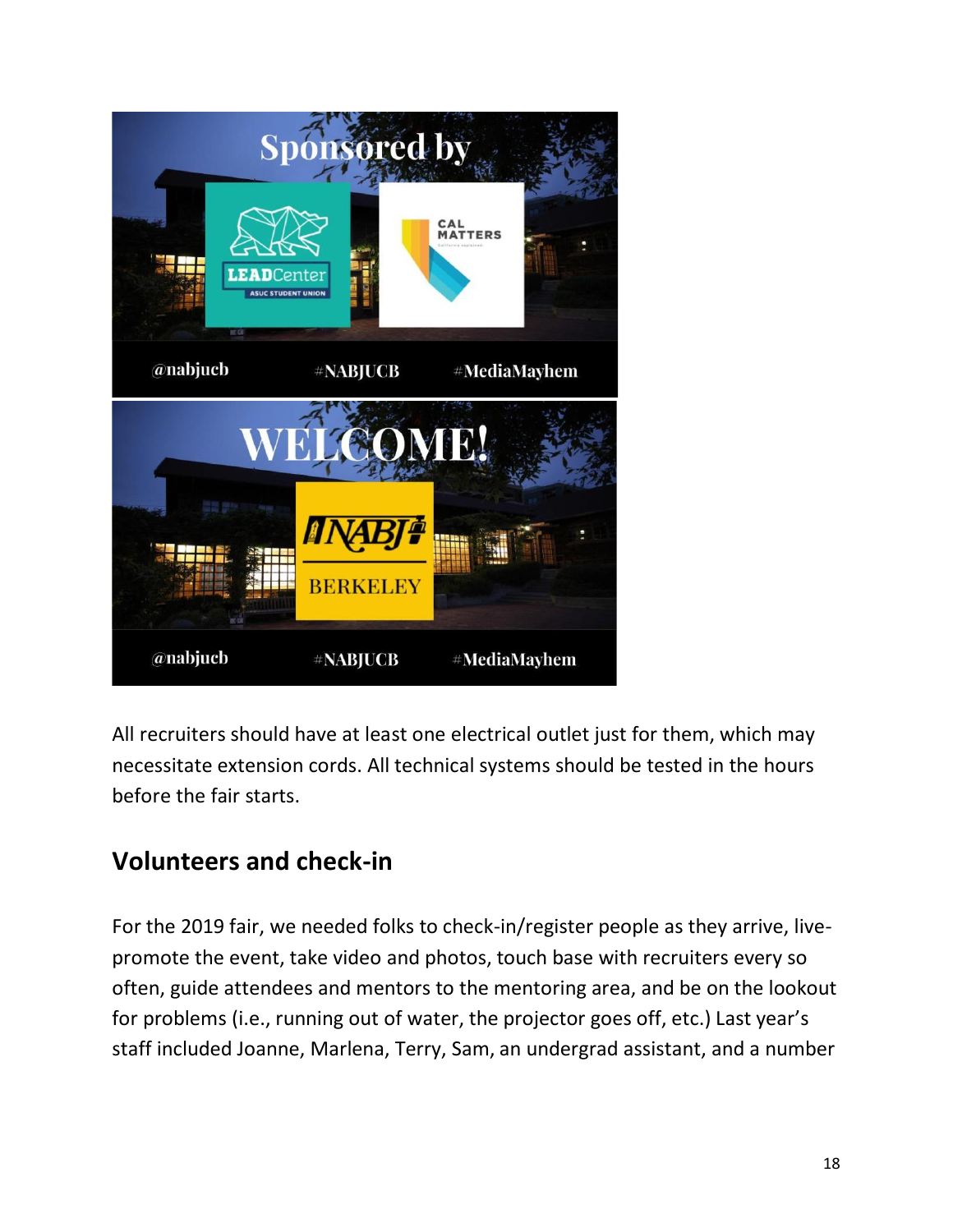of J-Schoolers, many of whom worked in shifts while also attending the fair. It'd probably be ideal to replicate this in the future.

Pre-event set-up time should run two to three hours to set up any remaining furniture (or all the furniture if Event Services isn't involved), put up signs, help caterers, and test equipment. Prior to the event, a schedule of tasks and a list of items to bring should be drawn up, checked the night before, and checked again during set up.

A J-School laptop can be used for attendees, recruiters, and mentors to check in when they arrive (or register for attendees who are walk-ins), and paper registration sheets can be used as a backup to capture both registered and unregistered attendees. (**These names should all be kept for the following year's outreach.**) Folks can grab (or write) their name tags here, too. Everyone who walks in the door should stop here, so the registration table should be located next to the entry.

There are many talented photographers and videographers at the J-School, and one of each should be tapped to produce photos and a video that can be used later as promotional or celebratory material. Marlena (or someone she designates) can handle social media during the event.

Another good idea from 2019 was to have the dean stop by for a short time and personally thank each recruiter for coming.

# **X. Follow up**

All recruiters and mentors should receive a follow-up email from the dean and/or Career Services thanking them for coming, celebrating the event's success, acknowledging the leadership of NABJ students, noting the number of attendees,